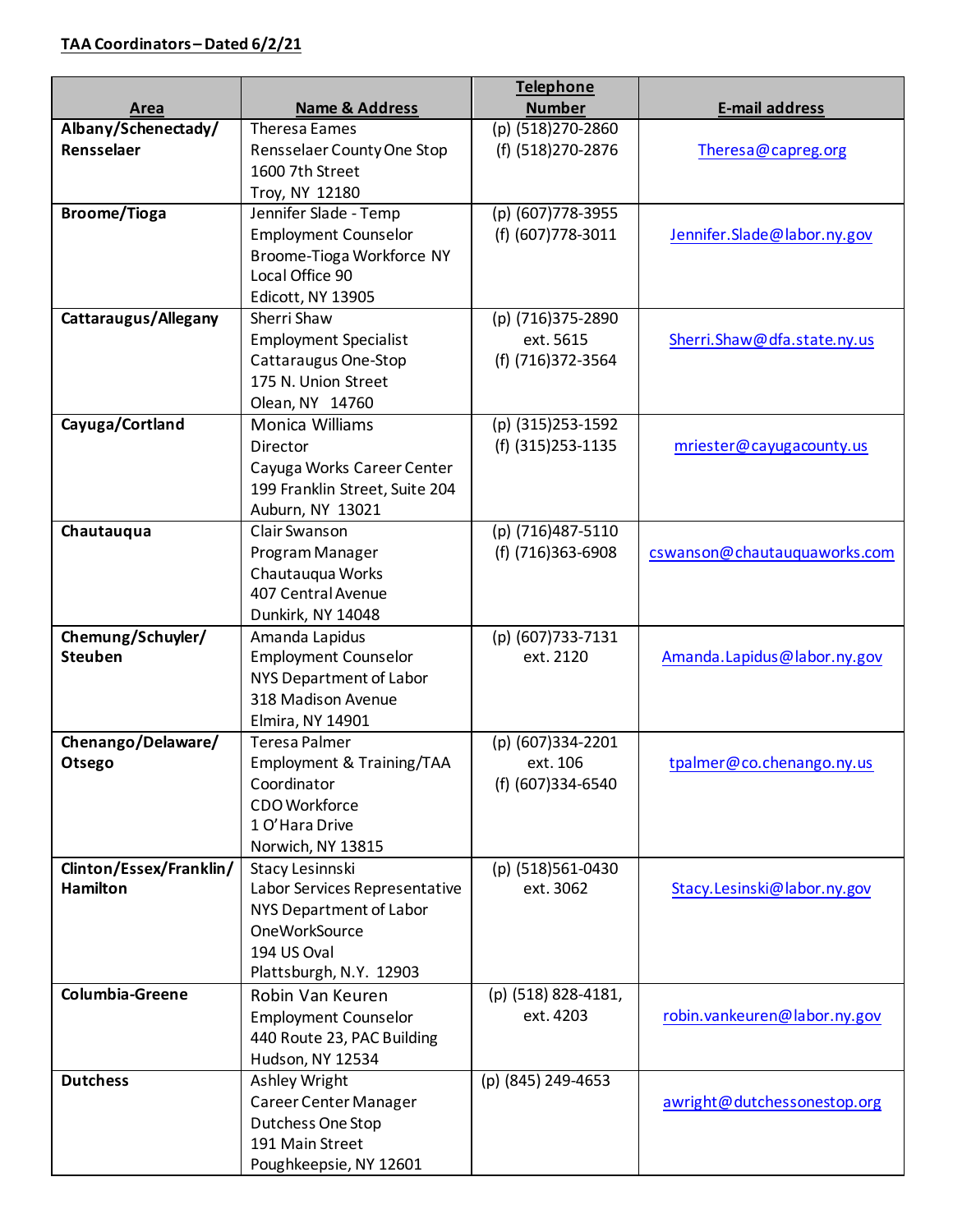| <b>Erie</b>                             | David R. Kaczor<br><b>Director of Marketing</b><br><b>Buffalo &amp; Erie County</b><br>Workforce Investment Board<br>725 Exchange St., Suite 632<br>Buffalo, NY 14210                          | (p) (716)504-1480,<br>ext. 137<br>(f) (716)504-1483  | kaczor@becwib.org                |
|-----------------------------------------|------------------------------------------------------------------------------------------------------------------------------------------------------------------------------------------------|------------------------------------------------------|----------------------------------|
| Fulton/Montgomery/<br><b>Schoharie</b>  | Maria Young<br><b>Workforce Advisor</b><br><b>FMS Workforce Solutions</b><br>Amsterdam Workforce<br>Solutions Center<br>2620 Riverfront Center<br>Amsterdam, NY 12010                          | (p) (518)842-3676,<br>ext. 3016<br>(f) (518)842-9823 | myoung@fmsworkforcesolutions.org |
| Genesee/Livingston/<br>Orleans/Wyoming  | John Jaeger<br><b>Employment and Training</b><br>Counselor<br>Livingston County Office of<br>Workforce Development<br>6 Court Street, Room 105,<br>Geneseo, NY 14454                           | (p) (585)243-7047                                    | jjaeger@co.livingston.ny.us      |
| <b>Hempstead/Long Beach</b><br>(Nassau) | Aurora Berman<br><b>Special Programs</b><br>Coordinator/Career Counselor<br>HempsteadWorks Career Ctr<br>50 Clinton St., Suite 400<br>Hempstead, NY 11550                                      | (p) (516)485-5000<br>ext. 1125<br>(f) (516)485-5009  | aberman@hempsteadworks.com       |
| Jefferson/Lewis                         | Amanda Garcia<br>Supervisor, Labor Services<br>NYS Department of Labor<br>The WorkPlace<br>1000 Coffeen St.<br>Watertown, NY 13601                                                             | (p) (315) 782-9252                                   | Amanda.Garcia@labor.ny.gov       |
| <b>Monroe</b>                           | Lee Koslow<br>Technical Assistance &<br><b>Training Manager</b><br>Rochester Works, Inc.<br>255 N. Goodman Street<br>Rochester, NY 14607                                                       | (p) (585)258-3500<br>X3516<br>(f) (585)473-6755      | Lkoslow@rochesterworks.org       |
| <b>New York</b>                         | Je'Nean Jones Seo<br><b>Executive Director, Center-</b><br><b>Based Programs</b><br>NYC Department of Small<br><b>Business Services</b><br>110 William Street, 8th Floor<br>New York, NY 10038 | (p) (212)513-6468<br>(f) (212) 618-8838              | JJones@sbs.nyc.gov               |
| <b>Niagara</b>                          | <b>Bonnie Rice</b><br>Niagara County Employment<br>& Training<br>1001 Eleventh Street<br>Niagara Falls, NY 14301                                                                               | (p) (716)278-8282<br>(f) (716) 278-8149              | bonnie.rice@niagaracounty.com    |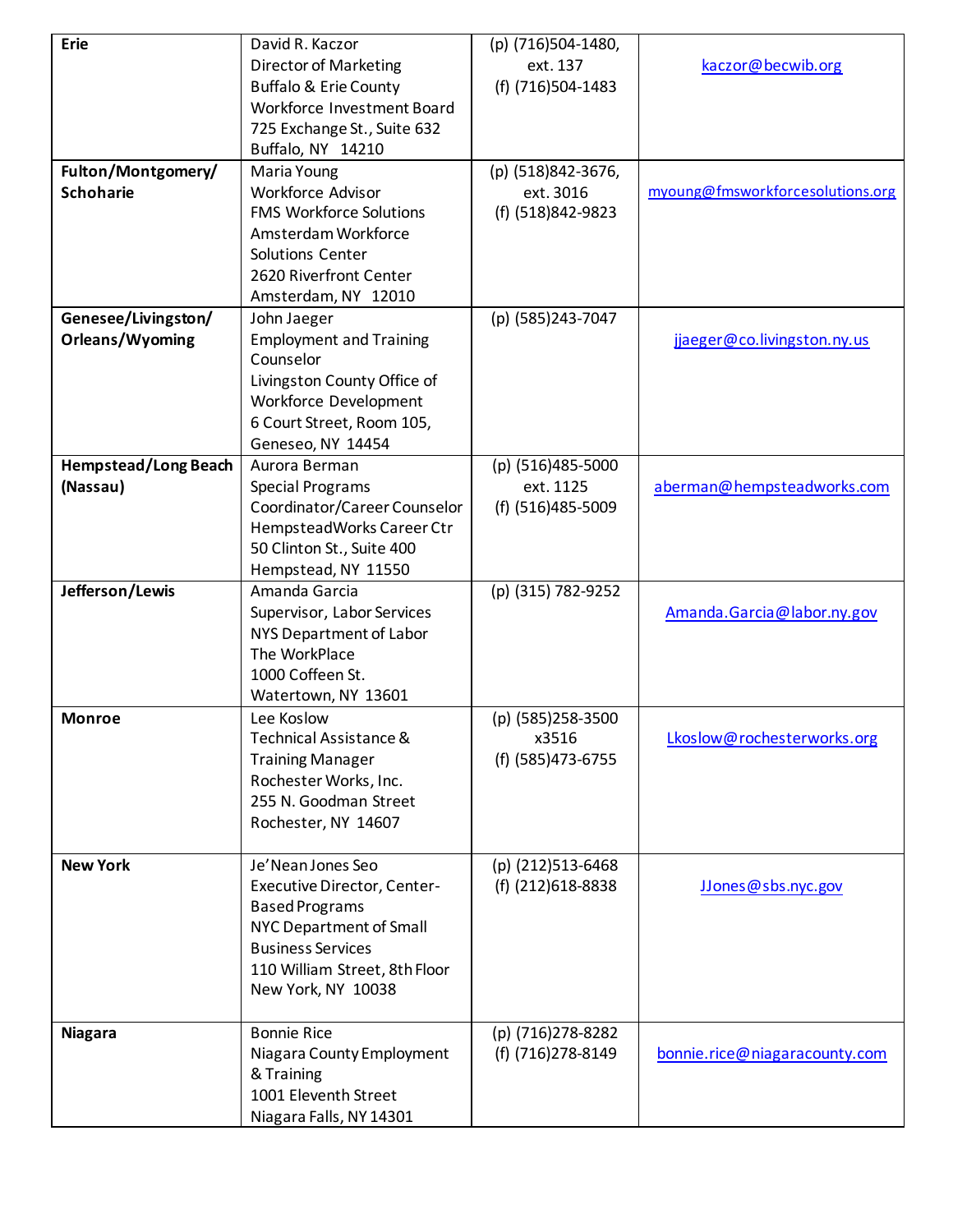| Oneida/Herkimer/           | <b>Terry Humphries</b>                            | (p)(315)339-0046               |                                 |
|----------------------------|---------------------------------------------------|--------------------------------|---------------------------------|
| <b>Madison</b>             | Manager                                           | ext. 233                       | terryh@workingsolutionsrome.org |
|                            | <b>Working Solutions Rome</b>                     | (f) (315)339-7349              |                                 |
|                            | 300 W. Dominick St. Suite 1                       |                                |                                 |
|                            | Rome, NY 13440                                    |                                |                                 |
| Onondaga                   | Adrian Ripka                                      | (p) (315)477-6929              |                                 |
|                            | Resource Room Coordinator                         | (f) (315) 477-9492             | aripka@cnyworks.com             |
|                            | <b>CNY Works</b>                                  |                                |                                 |
|                            | 960 James St.                                     |                                |                                 |
|                            | Syracuse, NY 13203                                |                                |                                 |
| Ontario/Wayne/             | Jamie Hale - Interim                              | (p) (315) 946-7267             |                                 |
| Seneca/Yates               | Labor Services Representative                     |                                | Jamie.hale@labor.ny.gov         |
|                            | Local Office 53                                   |                                |                                 |
|                            | Newark, NY                                        |                                |                                 |
|                            |                                                   |                                |                                 |
|                            | Laurie Johnson - Interim                          | (p) (315) 946-7261             | Laura.Johnson@labor.ny.gov      |
|                            | Sup3ervising Labor Service                        |                                |                                 |
|                            | Reprehensive                                      |                                |                                 |
|                            | 1519 Nye Road, Suite 601                          |                                |                                 |
|                            | Lyons, NY 14489                                   |                                |                                 |
|                            |                                                   |                                |                                 |
|                            | Julia Murphy - Interim                            | (p) (315) 230-4391             | julia.murphy@labor.ny.gov       |
|                            | ES Manager 1                                      |                                |                                 |
|                            | 795 Canandaigua Road                              |                                |                                 |
|                            | Geneva, NY, 14456                                 |                                |                                 |
| Orange                     | Sonia Nunez<br><b>Employment Service</b>          | (p) (845) 360-0325             | SNunez@orangecountygov.com      |
|                            | Coordinator                                       |                                |                                 |
|                            | Orange County Career Center                       |                                |                                 |
|                            | 18 Seward Avenue, 1st floor                       |                                |                                 |
|                            | Middletown, NY 10940                              |                                |                                 |
|                            |                                                   |                                |                                 |
| Oswego                     | <b>Rachel Pierce</b>                              | (p) (315)591-9040              |                                 |
|                            | Director of Employment and                        |                                | rachel.pierce@oswegocounty.com  |
|                            | <b>Training</b>                                   |                                |                                 |
|                            | 200 N. Second St.                                 |                                |                                 |
|                            | Fulton, NY 13069                                  |                                |                                 |
|                            |                                                   |                                |                                 |
| <b>Oyster Bay/North</b>    | Peter Walsh                                       | (p) (516)934-8502              |                                 |
| <b>Hempstead/Glen Cove</b> | Labor Services Representative                     |                                | Peter. Walsh@labor.ny.gov       |
|                            | 301 West Old Country Road                         |                                |                                 |
|                            | Hicksville, NY 11801                              |                                |                                 |
|                            |                                                   |                                |                                 |
|                            | Christine D'Amico                                 |                                |                                 |
|                            | Massapequa Career Center                          | (p) (516)797-4585              | cdamico@oysterbay-ny.gov        |
|                            | 977 Hicksville Road                               | (f) (516)797-4589              |                                 |
|                            | Massapequa, NY 11758                              |                                |                                 |
|                            |                                                   |                                |                                 |
| <b>Rockland</b>            | <b>Sherry Bunt</b><br><b>Employment Counselor</b> | (p) (845)770-2900<br>ext. 6472 | Shehernaz.bunt@labor.ny.gov     |
|                            | <b>Rockland Works</b>                             |                                |                                 |
|                            | 131 N. Midland Avenue, Nyack                      |                                |                                 |
|                            | NY 10960                                          |                                |                                 |
|                            |                                                   |                                |                                 |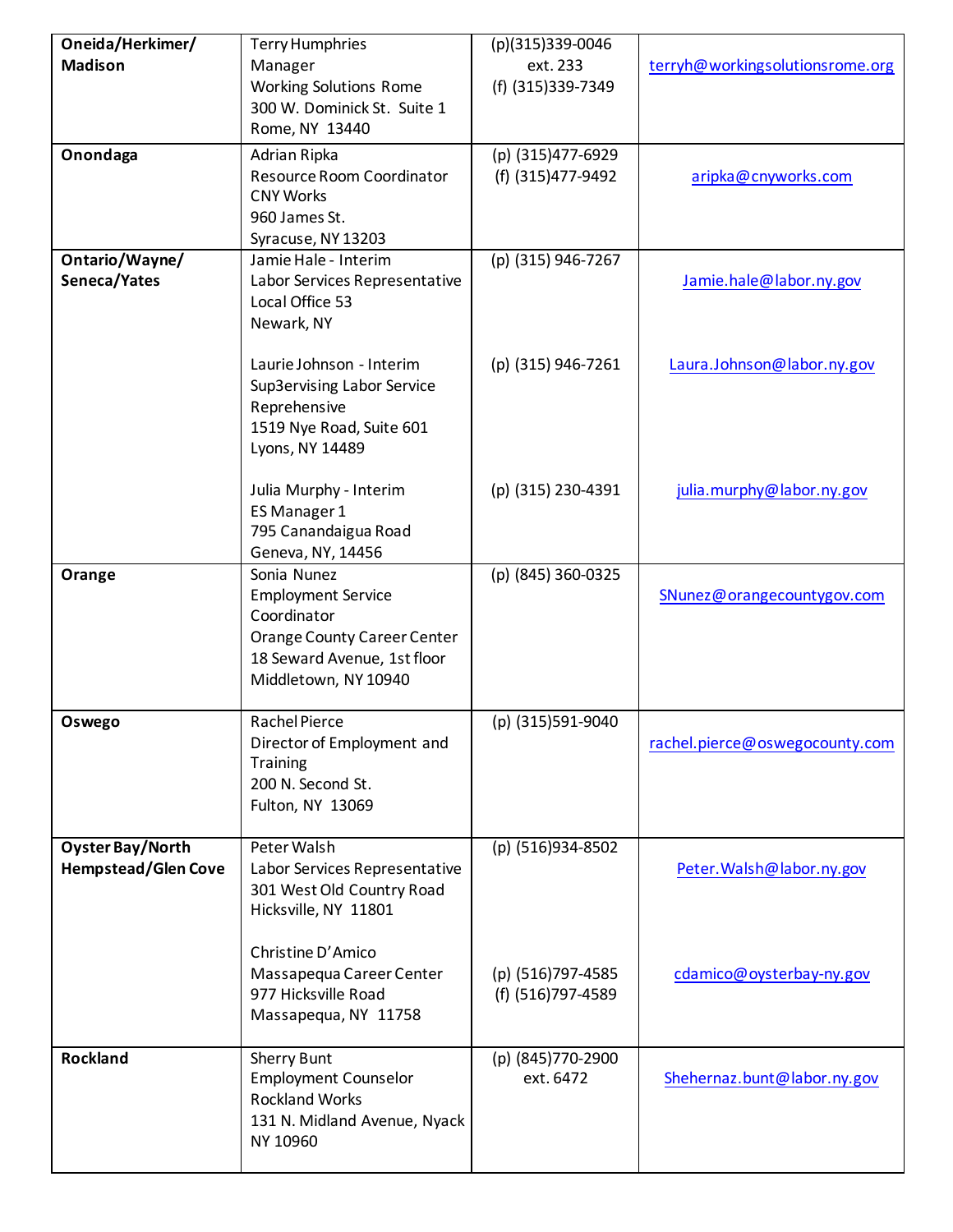| Saratoga/Warren/    | Polly Monahan - Interim            | (p) (518) 824-8891 |                                    |
|---------------------|------------------------------------|--------------------|------------------------------------|
| Washington          | <b>Employment Counselor</b>        |                    | polly.monahan@labor.ny.gov         |
|                     | Local Office 3                     |                    |                                    |
|                     | Glens falls, NY                    |                    |                                    |
|                     |                                    |                    |                                    |
|                     | Liz Ochsendorf - Interim           | (p) (518) 824-8865 | ochsendorfl@warrencountyny.gov     |
|                     | <b>Warren County Career Center</b> | (f) (518) 743-0828 |                                    |
|                     | 333 Glen Street, Suite 300         |                    |                                    |
|                     | Glens Falls, NY 12801              |                    |                                    |
| <b>St. Lawrence</b> | Lawrence Fetcie                    | (p) (315)229-3343  |                                    |
|                     | Sr. Employment & Training          | (f) (315)386-3414  | LFetcie@stlawco.org                |
|                     | Program Coordinator                |                    |                                    |
|                     | St. Lawrence County One-Stop       |                    |                                    |
|                     | <b>Career Center</b>               |                    |                                    |
|                     | 80 State Highway 310               |                    |                                    |
|                     | Canton, NY 13617                   |                    |                                    |
|                     |                                    |                    |                                    |
| <b>Suffolk</b>      | Joseph Wiederman                   | (p) (631) 687-4868 |                                    |
|                     | Labor Service Representative       |                    | Joseph. Wiederman@labor.ny.gov     |
|                     | 160 South Ocean Ave                |                    |                                    |
|                     | Patchogue, NY 11772                |                    |                                    |
|                     |                                    |                    |                                    |
|                     | Melissa Ahner                      | (p) (631)687-4816  | melissa.ahner@labor.ny.gov         |
|                     | Labor Services                     |                    |                                    |
|                     | Representative                     |                    |                                    |
|                     | 160 South Ocean Ave.               |                    |                                    |
|                     | Patchogue, NY 11772                |                    |                                    |
|                     |                                    |                    |                                    |
|                     | Jennifer Treco                     | (p) (631) 687-4894 | Jennifer.treco@labor.ny.gov        |
|                     | <b>Employment Counselor</b>        |                    |                                    |
|                     | Local Office 60                    |                    |                                    |
|                     | Hicksville, NY 11801               |                    |                                    |
|                     |                                    |                    |                                    |
|                     | Peter Walsh                        | (p) (516) 934-8502 | Peter. Walsh@labor.ny.gov          |
|                     | Labor Services                     |                    |                                    |
|                     | Representative                     |                    |                                    |
|                     | 301 West Old County Rd, 1st Fl     |                    |                                    |
|                     | Hicksville, NY 11801               |                    |                                    |
| <b>Sullivan</b>     | Renee Vandermark                   | (p) (845)807-0596  |                                    |
|                     | <b>Employment &amp; Training</b>   | (f) (845) 791-6851 | Renee.Vandermark@co.sullivan.ny.us |
|                     | <b>Specialist Supervisor</b>       |                    |                                    |
|                     | <b>Center for Workforce</b>        |                    |                                    |
|                     | Development                        |                    |                                    |
|                     | 50 North Street, Monticello,       |                    |                                    |
|                     | NY 12701                           |                    |                                    |
|                     |                                    |                    |                                    |
| <b>Tompkins</b>     | Ramona Emery                       | (p) (607)272-7570  | Ramona.emery@labor.ny.gov          |
|                     | Tompkins Workforce NY              | x126               |                                    |
|                     | 171 E. State St., PMB 154          |                    |                                    |
|                     | Center Ithaca                      |                    |                                    |
|                     | Ithaca, NY 14850                   |                    |                                    |
|                     |                                    |                    |                                    |